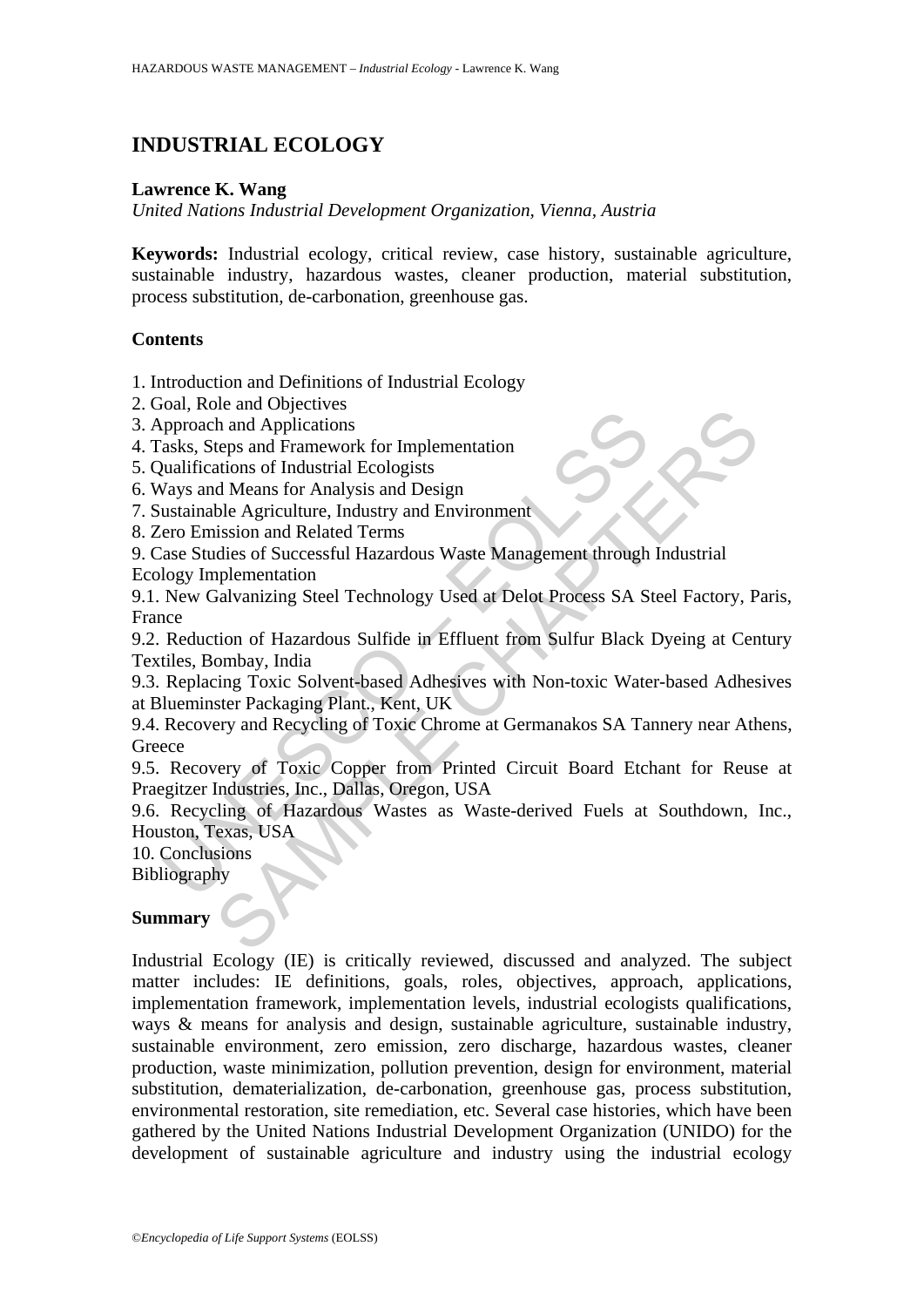concept, are also presented.

### **1. Introduction and Definitions of Industrial Ecology**

Industry, according to the Oxford English dictionary, is "intelligent or clever working" as well as the particular branches of productive labor. Ecology is the branch of biology that deals with the mutual relations between organisms and their environment. Ecology implies more the webs of natural forces and organisms, their competition and cooperation, and how they live off one another.

The recent diffusion of the term "Industrial Ecology" stems from its use by Frosch and Gallopolous (1989) in a paper on environmentally favorable strategies for manufacturing. Industrial ecology (IE) is now a branch of systems science for sustainability or a framework for designing and operating industrial systems as sustainable systems inter-dependent with natural systems. It seeks to balance environmental and economic performance within the emerging understanding of local and global ecological constraints.

A system is a set of elements inter-relating in a structured way. The elements are perceived as a whole with a purpose. A system's behavior cannot be predicted by analysis of its individual elements. The properties of a system emerge from the interaction of its elements and are distinct from their properties as separate pieces. The behavior of the system results from the interaction of the elements and between the system and its environment (system + environment  $=$  a larger system). The definition of the elements and the setting of system boundaries are "subjective" actions.

ainability or a framework for designing and operating indiainabile systems inter-dependent with natural systems. It ironmental and economic performance within the emerging under global ecological constraints.<br>
System is a ity or a framework for designing and operating industrial systems<br>systems systems inter-dependent with natural systems. It seeks to bala<br>that and economic performance within the emerging understanding of l<br>ecological const In this context, industrial systems apply not just to private sector manufacturing and service but also to government operations, including provision of infrastructure. A full definition of industrial systems will include service, agricultural, manufacturing, military and civil operations, as well as infrastructure such as landfills, recycling facilities, energy utility plants, water transmission facilities, water treatment plants, sewer systems, wastewater treatment facilities, incinerators, nuclear waste storage facilities and transportation systems.

An Industrial Ecologist is an expert who takes a systems view, seeking to integrate and balance the environmental, business and economic development interests of industrial systems. He/she will treat "sustainability" as a complex, whole system challenge, and will work to create comprehensive solutions, often simply integrating separate proven components into holistic design concepts for possible implementation by his/her clients.

A typical Industrial Ecology Team includes IE partners, associates and strategic allies qualified in the areas of industrial ecology, eco-industrial parks, economic development, real estate development, finance, urban planning, architecture, engineering, ecology, sustainable agriculture, sustainable industry systems, organizational design, etc. The core capability of an IE Team is the ability to integrate the contributions of these diverse fields into whole systems solutions for business, government agencies, communities and nations.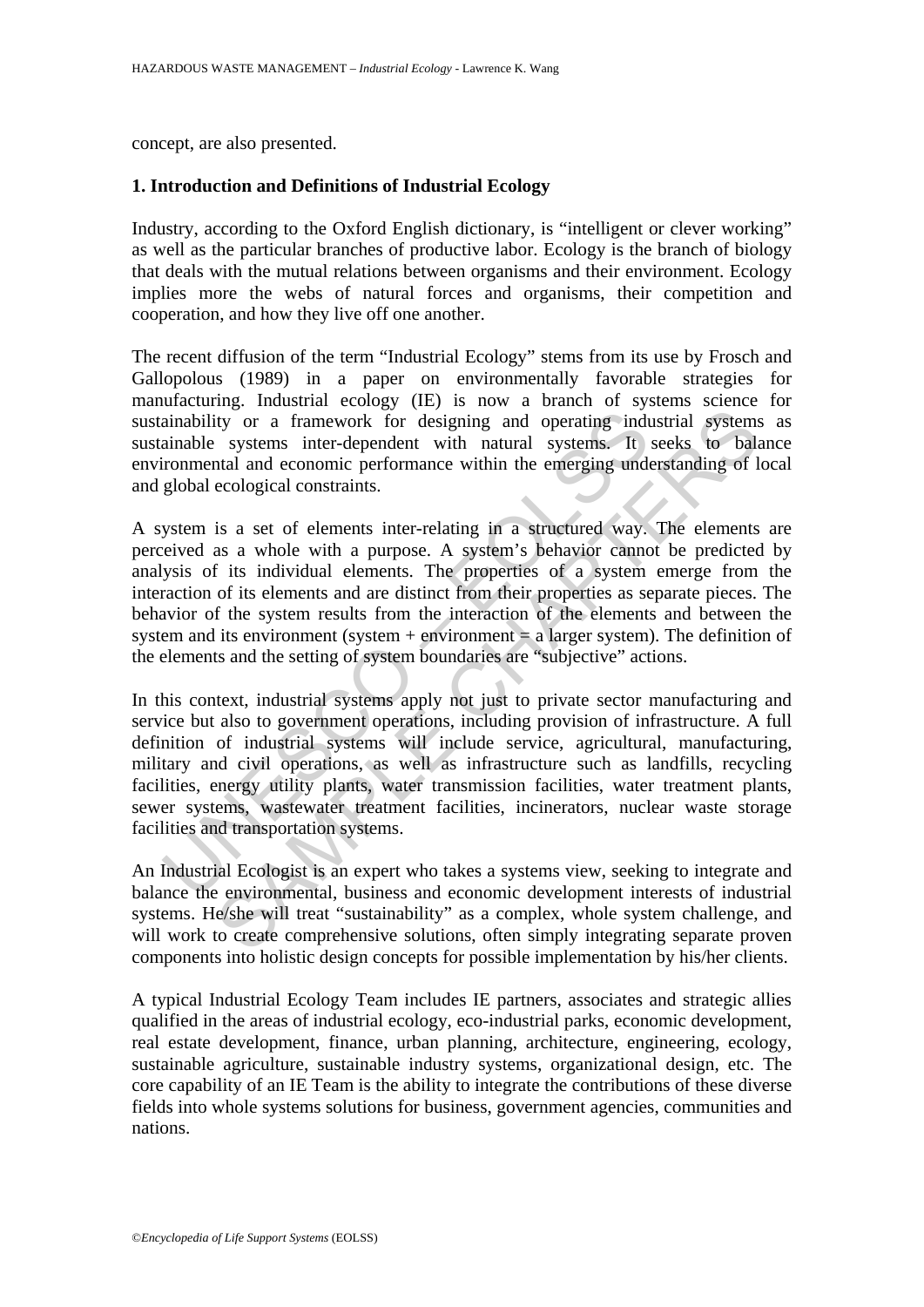#### **2. Goal, Role and Objectives**

An industrial ecologist's tasks are to interpret and adapt an understanding of the natural system and to apply this to the design of the man-made system in order to achieve a pattern of industrialization that is not only more efficient, but which is intrinsically adjusted to the tolerances and characteristics of the natural system. In this way, it will have built-in insurance against further environmental surprises because their essential cause will have been designed out.

A practical goal of industrial ecology is to lighten the environmental impact per person and per dollar of economic activity, and the role of industrial ecology is to find the leverage and opportunities for considerable improvement from practical effort. Industrial ecology can search for leverage wherever it may lie in the chain from extraction and primary production through final consumption, i.e. from cradle to rebirth. In this regard, a performing industrial ecologist should aim to become a preserver when endless re-incarnations of materials can be achieved.

An overarching goal of IE is the establishment of an industrial system that cycles virtually all materials. It uses and releases a minimal amount of waste to the environment. The industrial systems' developmental path to such an end state follows an orderly progression from Type I to Type II and finally to Type III industrial systems, as follows:

- 1. Type I industrial systems represent an initial stage requiring a high throughput of energy and materials to function and exhibit little or no resource recovery; it is a once flow-through system with rudimentary end-of-pipe pollution controls.
- action and primary production through final consumption, i.e. from<br>is regard, a performing industrial ecologist should aim to becomess re-incarnations of materials can be achieved.<br>overarching goal of HE is the establishme and primary production through final consumption, i.e. from crade to rebuded a primary production through final consumption, i.e. from crade to rebuded and primary production through final consumption, i.e. from crade to r 2. Type II industrial systems represent a transitional stage where resource recovery becomes more integral to the workings of the industrial systems but does not satisfy its requirements for resources; manufacturing processes and environmental processes are integrated at least partially, and whole facility planning is at least partially implemented.
- 3. Type III industrial systems represent the final ideal stage in which the industrial systems recycle all of the material outputs of production, though still relying on external energy inputs.

A Type III industrial ecosystem can become almost self-sustaining, requiring little input to maintain basic functions and to provide a habitat to thousands of different species. Reaching Type III final stage is the goal of IE. Eventually, the communities, cities, regions and nations should become sustainable in terms of natural resource use and environmental impact.

According to Frosch (1996), "The idea of industrial ecology is that former waste materials, rather than being automatically sent for disposal, should be regarded as raw materials—useful sources of materials and energy for other processes and products…

The overall idea is to consider how the industrial system might evolve in the direction of an interconnected food web, analogous to the natural system, so that waste minimization becomes a property of the industrial system even when it is not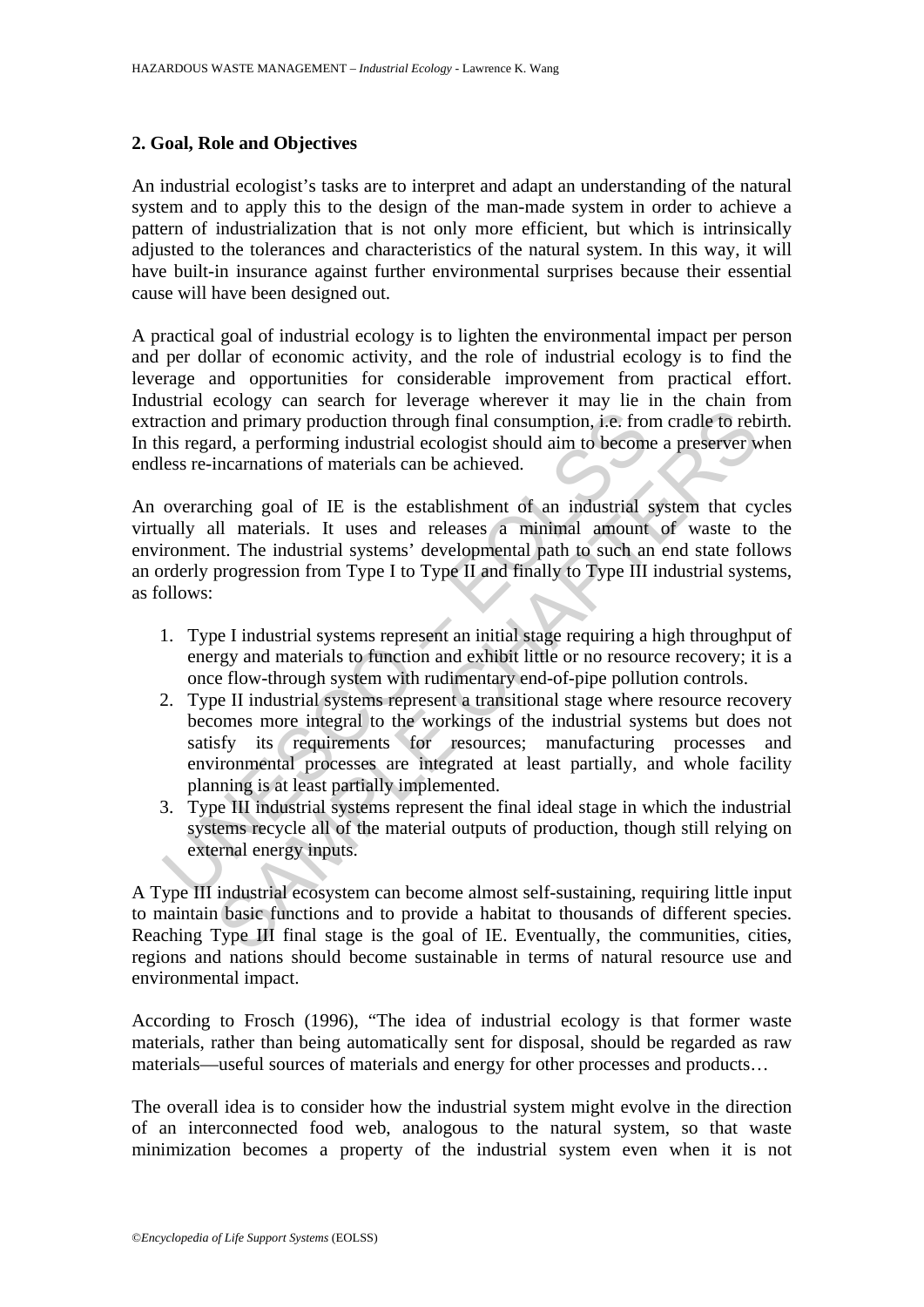completely a property of an individual process, plant, or industry."

IE provides a foundation for sustainable industrialization, not just incremental improvement in environmental management.

The objectives of IE suggest a potential for reindustrialization in economies that have lost major components of their industrial base. Specifically, the objective of industrial ecology is not merely to reduce pollution and waste as traditionally conceived; it is to reduce throughput of all kinds of materials and fuels, whether they leave a site as products, emissions or waste.

The above objectives of IE have shown a new path for both industrial and developing countries. Central objectives of an industrial ecology based development strategy are making economies profoundly more efficient in resource use, less dependent upon nonrenewable resources, and less polluting.

A corollary objective is repair of past environmental damage and restoration of ecosystems. Developing countries that recognize the enormous opportunity opened by this transformation can leapfrog over the errors of past industrialization. They will have more competitive and less polluting businesses.

# **3. Approach and Applications**

The Industrial Ecology (IE) approach involves (1) application of systems science to industrial systems, (2) defining the system boundary to incorporate the natural world, and (3) seeking to optimize that system.

ing economies profoundly more efficient in resource use, less de<br>wable resources, and less polluting.<br>corollary objective is repair of past environmental damage a<br>systems. Developing countries that recognize the enormons o momines profoundly more efficient in resource use, less dependent upon nonomies profoundly more efficient in resource use, less dependent upon resources, and less polluting.<br>
y objective is repair of past environmental dam IE is applied to the management of human activity on a sustainable basis by: (1) minimizing energy and materials usage; (2) ensuring acceptable quality of life for people; (3) minimizing the ecological impact of human activity to levels natural systems can sustain; (4) conserving and restoring ecosystem health and maintaining biodiversity; (5) maintaining the economic viability of systems for industry, trade and commerce; (6) coordinating design over the life cycle of products and processes; and (7) enabling creation of short-term innovations with awareness of their long-term impacts.

For small industrial systems applications, IE helps companies become more competitive by improving their environmental performance and strategic planning. For mediumsized industrial systems, IE helps communities develop and maintain a sound industrial base and infrastructure without sacrificing the quality of their environments.

For the large industrial systems, IE helps government agencies design policies and regulations that improve environmental protection while building business competitiveness.

Application of IE will improve the planning and performance of industrial systems of all sizes, and will help design local and community solutions that contribute to national and global solutions.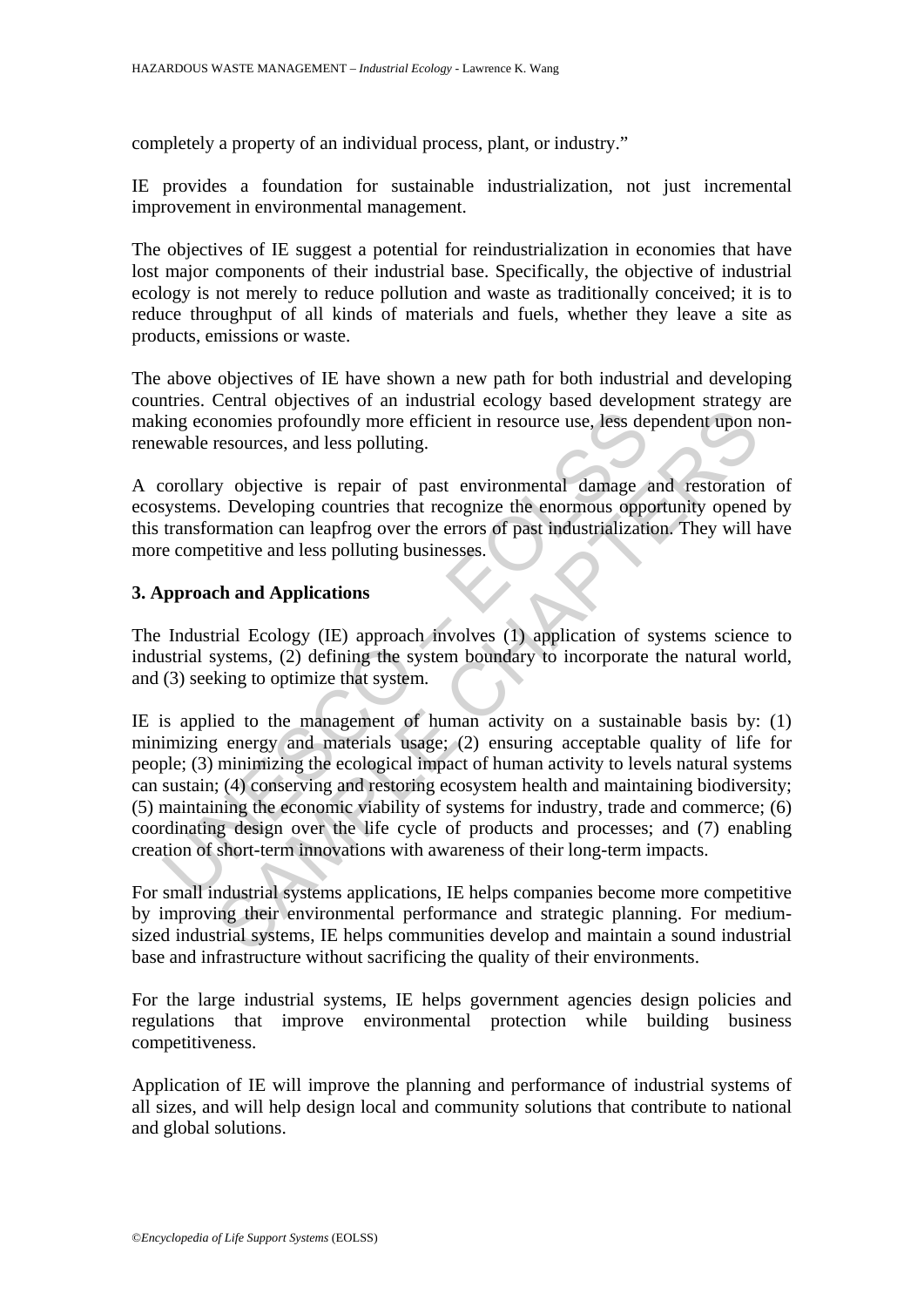- -
- -
- TO ACCESS ALL THE **14 PAGES** OF THIS CHAPTER, Visi[t: http://www.eolss.net/Eolss-sampleAllChapter.aspx](https://www.eolss.net/ebooklib/sc_cart.aspx?File=E1-08-15-00)

#### **Bibliography**

Ausubel, J.H. (1997). *The Virtual Ecology of Industry.* pp. 10-11. Journal of Industrial Ecology, Vol. 1, No. 1. [The author is one of great pioneers of industrial ecology, whose articles should always be read to explore his insight and visions]

Ausubel, J.H. (1998). *Industrial Ecology:* A Coming of Age Story. Resources. Volume 130, No. 14, Winter. [A progress report of one of pioneers of industrial ecology]

Ausubel, J.H. and Sladovich H.E. (1989). *Technology and Environment.* National Academy of Science, Washington DC, USA. [Industrial ecology was in developmental stage in 1989]

Ayres, R.U. and Ayres L.W. (1996). *Industrial Ecology: Towards Closing the Materials Cycle.* Edward Elgar Publishing, Cheltenham, UK. [Development of industrial ecology as an academic field is an international trend]

Cox, B. (2001). *High-Mileage Precept Still Just a High-Priced Concept.* pp.16. Times Union, Automotive Weekly, Albany, NY, USA. February 22. [A example of industrial ecology in the area of automobile manufacturing]

Eastman Kodak Company (1987). *Choices: Choosing the Right Silver Recovery Method for Your Needs.* Environment. Eastman Kodak Company, Rochester, NY, USA. [An engineering report introducing various technologies for silver recovery]

Evers, D.P. (1995). *Facility Pollution Prevention.* In *Industrial Pollution Prevention Handbook* pp. 155- 179. (Editor: H. M. Freeman). McGraw-Hill, New York City, USA. [Facility pollution prevention is one of goals of industrial ecology]

Frosch, R. A. (1996). *Toward the End of Waste: Reflections on a New Ecology for Industry.* . pp. 199- 212. Daedalus, Vol. 125, No. 3. [An industrial ecologist's view on wastes]

ore his insight and visions]<br>
ore his insight and visions]<br>
ore his insight and visions]<br>
ore the U.S. Industrial Ecology: A Coming of Age Story, Resources.<br>
er. [A progress report of one of pioneers of industrial ecology] Graedel, T.E., Allenby B.R. and Comrie P.R. (1995). *Matrix Approaches to Abridged Life Cycle Assessment.* . pp.134A-139A. Environmental Science and Technology, Vol. 29. [A scientific paper introducing the concept and applications of life cycle assessment in industrial ecology investigations]

Learn of the System process of metastran eccocypy virtuots are<br>accordingly in the signal of the Singh and Visions]<br>
1. (1998). *Industrial Ecology:* A Coming of Age Story, Resources, Volume 130, No<br>
2. and Sladovich H.E. ( Hess, T.F., Buyuksonmez, R.J. and Teel A.L. (2000). *Assessment, Management, and Minimization.* 26 pp. Water Environment Research, Volume 72, No. 5, June 2000. Water Environment Federation, Washington, DC, USA. [A detailed review of recent developments in waste assessment, management and minimization]

Indigo Development (2000). *Creating Systems Solution for Sustainable Development Through Industrial Ecology*. RPP International , Oakland, CA, USA. elowe@indigodev.com, June 5, 2000. [RPP International has been devoted in promotion of sustainable development through industrial ecology for many years]

Klimisch, R.L. (1994). *Designing the Modern Automobile for Recycling. Greening Industrial Ecosystems*  (edited by : B. R. Allenby and D. Richards), National Academy Press, Washington, DC, USA. [A book chapter introducing the application of industrial ecology in automobile design and recycling]

Krofta, M. and Wang L.K. (1989). *Total Closing of Paper Mills with Reclamation and Deinking Installations.* Pp. 673. Proceedings of the 43rd Industrial Waste Conference, Purdue University, West Lafayette, IN, USA. [Waste paper recycle and water recycle technologies have been developed and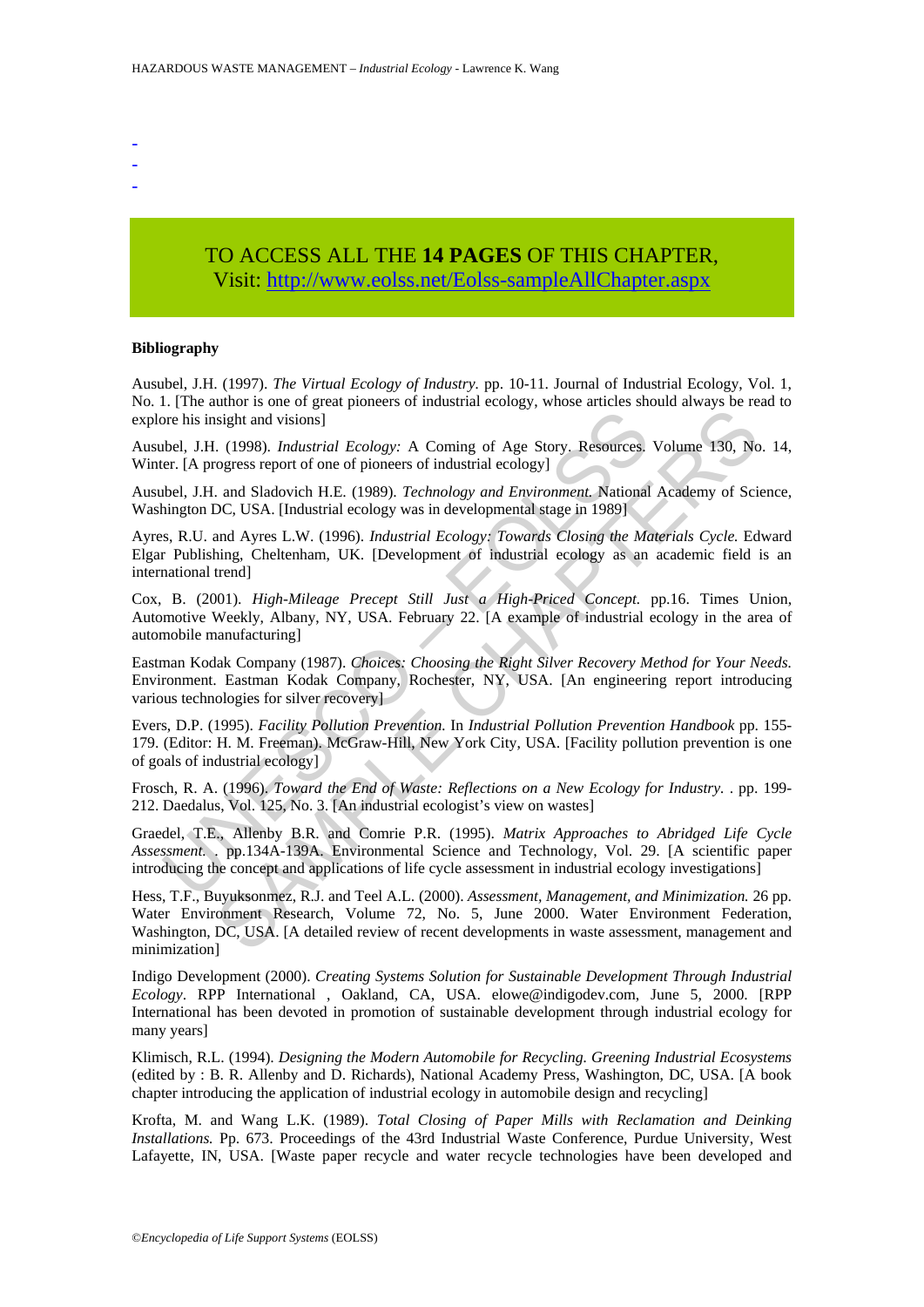commercially available]

Lovins, A.B. and Lovins L.H. (1993). *Supercars: The Coming Light-Vehicle Revolution.* Technical report. Rocky Mountain Institute, Snowmass, CO, USA. [A typical example of industrial ecology applications]

Lovins, A.B. and Lovins L.H. (1995). *Reinventin the Wheels.* Atlantic Monthly, January. [A typical example of industrial ecology applications]

Lowe, E. A., Warren J.L. and Moran S.R. (1997). *Discovering Industrial Ecology: An Executive Briefing and Sourcebook.* Battelle Press, Columbus, OH, USA. ISBN-1-57477-034-9. [A good source book for industrial ecology]

Lowe, E. and Evans L. (1995). *Industrial Ecology and Industrial Ecosystems.* pp.1-2. Journal of Cleaner Production, Vol. 3. [A scientific paper describing the relationship between industrial ecology and industrial ecosystems]

Lowe, E.A. (2001). *Creating Systems Solutions for Sustainable Development Through Industrial Ecology: Thoughts on an Industrial Ecology-Based Industrialization Strategy.* Indigo Development Technical Report, RPP International, 26 Blachford Court, Oakland, CA, USA. [An experienced industrial ecologist's views and thoughts should be read and examined]

NYSDEC (1989). *New York State Waste Reduction Guidance Manual.* New York State Department of Environmental Conservation, Albany, NY , USA. [A typical government publication for promotion of waste reduction which is a giant step toward industrial ecology]

by: Thoughts on an Industrial Ecology-Based Industrialization Strategy.<br>
Digits's views and thoughts should be read and examined]<br>
Report, RPP International, 26 Blachford Court, Oakland, CA, USA, [An<br>
DEC (1989). New York consident and the term in the control of the system. The constant of the properties of the properties of the properties of the properties and the results for a method Court, Osta, (A, USA, (A) experienced inductions,  $25$ Pratt, W. B. and Shireman W.K. (1996). *Industrial Ecology: A How-to-Manual: The Only 3 Things Business Needs to Do to Save the Earth.* Technical Manual. Global Futures Foundation, Sacramento, CA, USATechnology Assessment, US Government Printing Office, Washington, DC, USA. OTA-ITE-347. [A US Congressional effort on pollution prevention and waste reduction was properly documented]

Renner, M. (1988). *Rethinking the Role of the Automobile.* Worldwatch Institute, Worldwatch Paper 84, Washington DC, USA. [Conceptual development of industrial ecology in early stage]

Swan, C. (1998). *Suntrain Inc. Business Plan,* Suntrain Inc., San Francisco, CA, USA. [An application of industrial ecology concept on transportation system development]

Tibbs, H. (1992). *Industrial Ecology: An Environmental Agenda for Industry.* Pp. 4-19. Whole Earth Review, Winter 1992. [A conceptual combination of industry and environment is described in this paper]

USEPA (1986). *Waste Minimization Issues and Options.* US Environmental Protection Agency, Washington, DC, USA. 530-SW-86-04. [A government publication for information dissemination and promotion of waste minimization, which is one of important elements of industrial ecology]

USEPA (1988*). The 14th Annual Research Sym*.. January. www.globalff.org. [A simple manual for industrial ecology]

USEPA (1988). *Waste Minimization Benefits Manual. Phase I.* US Environmental Protection Agency, Washington, DC, USA. August. [A government publication for information dissemination and promotion of waste minimization, which is one of important elements of industrial ecology]

USEPA (1989). *Pollution Prevention Benefits Manual, Phase II.* US Environmental Protection Agency, Washington, DC, USA. [A government publication for information dissemination and promotion of pollution prevention, which is one of important elements of industrial ecology]

USEPA (1992). *Facility Pollution Prevention Guide.* US Environmental Protection Agency, Office of Solid waste, Washington, DC, USA. EPA/600/R-92/083. May. [A government publication for information dissemination and promotion of pollution prevention, which is one of important elements of industrial ecology]

Wang, L.K. (1972). *Recycling and Reuse of Filter Backwash Water Containing Alum Sludge.* pp. 123- 125. Water and Sewage Works, Vol. 119, No. 5, May. [Recycling and reuse of wastewater and sludge in water utility plants is a successful case history for industrial ecology promotion]

Wang, L.K. (1973). *Continuous Pilot Plant Study of Direct Recycling of Filter Backwash Water.* pp. 355- 358. Journal American Water Works Association, Vol. 65, No. 5, May. [Recycling and reuse of